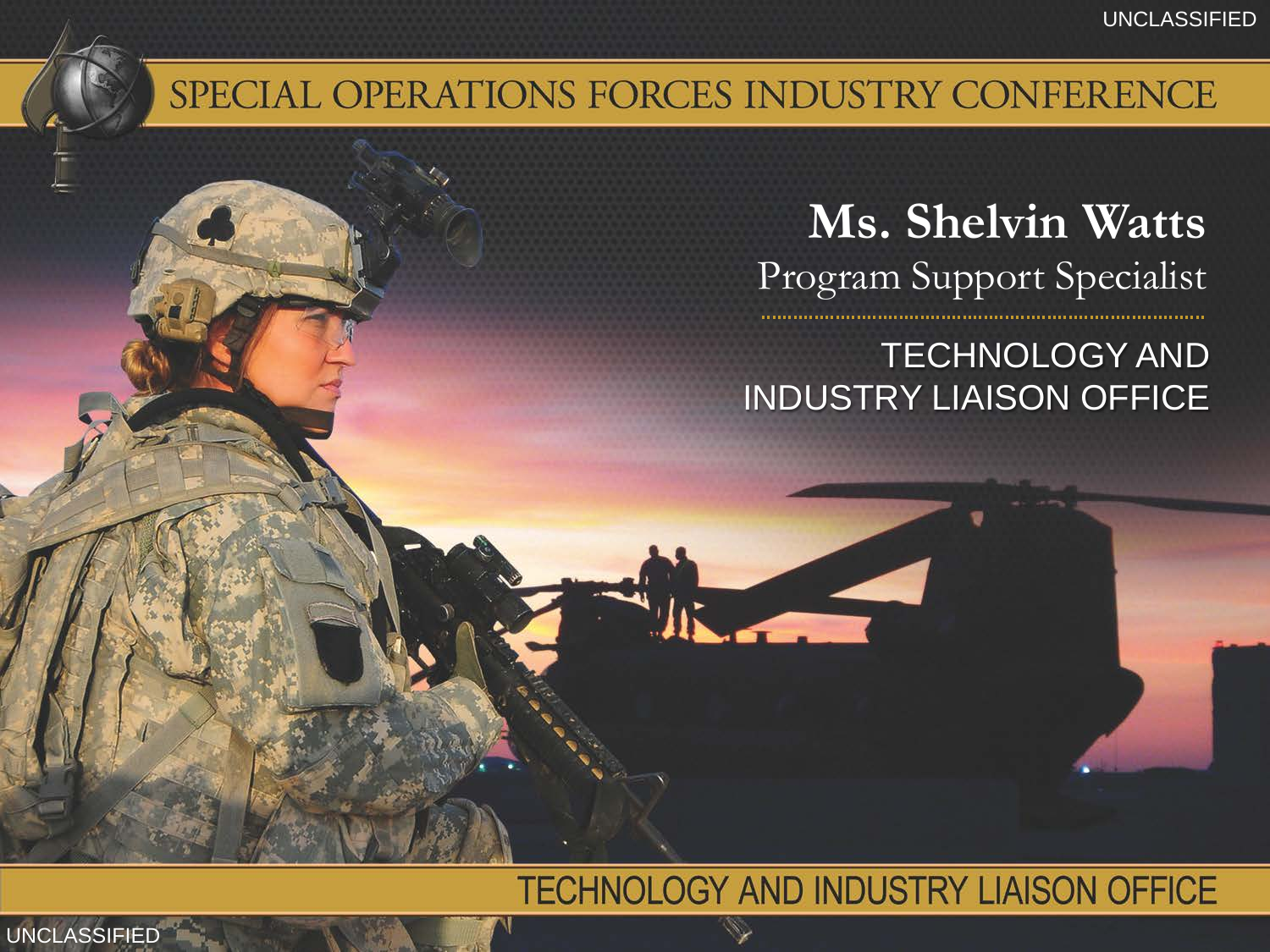# **WHAT IS THE TILO**

- The primary contact for industry, academia and OGAs to facilitate communications, connections, and collaboration of SOF capabilities, ideas, and solutions applicable HQ USSOCOM interest areas
- Lead proponents for technical discussions, demonstrations, presentations and other events to conduct market research
- Maintains data repository of contractor provided information
- Provide guidance and assistance on how to conduct business with HQ USSOCOM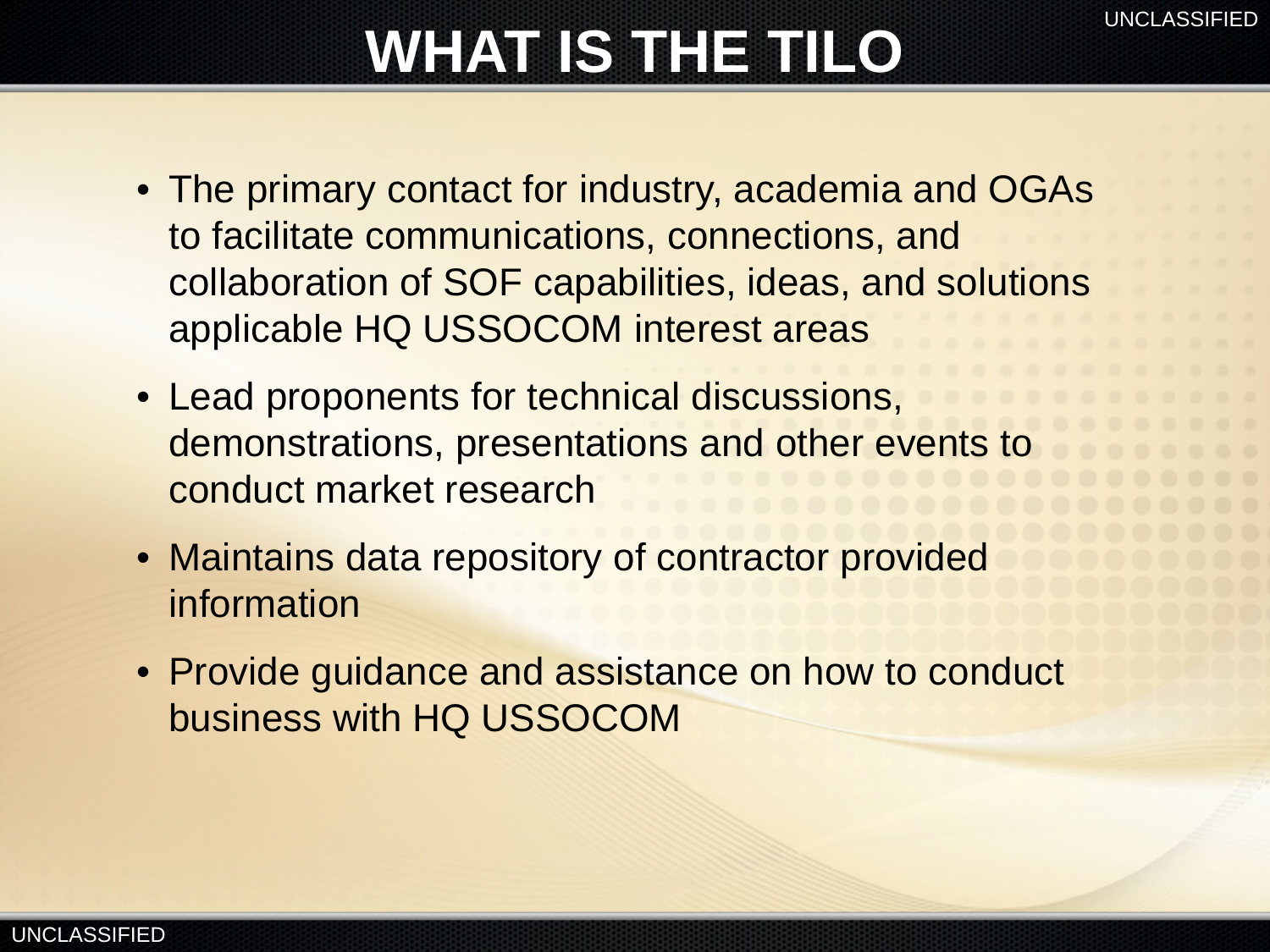## **HOW TO PROVIDE USSOCOM MY IDEAS**

#### **http://www.socom.mil/sordac/Pages/SubmitYourIdea.aspx**

- KNOW YOUR CUSTOMER! Understand the difference between "SOF Unique" and "Service Common"
- Review the Capability Areas of Interest
- Complete the online submission form
- Attach a white paper/executive summary
- Feedback provided from SMEs in about 30 days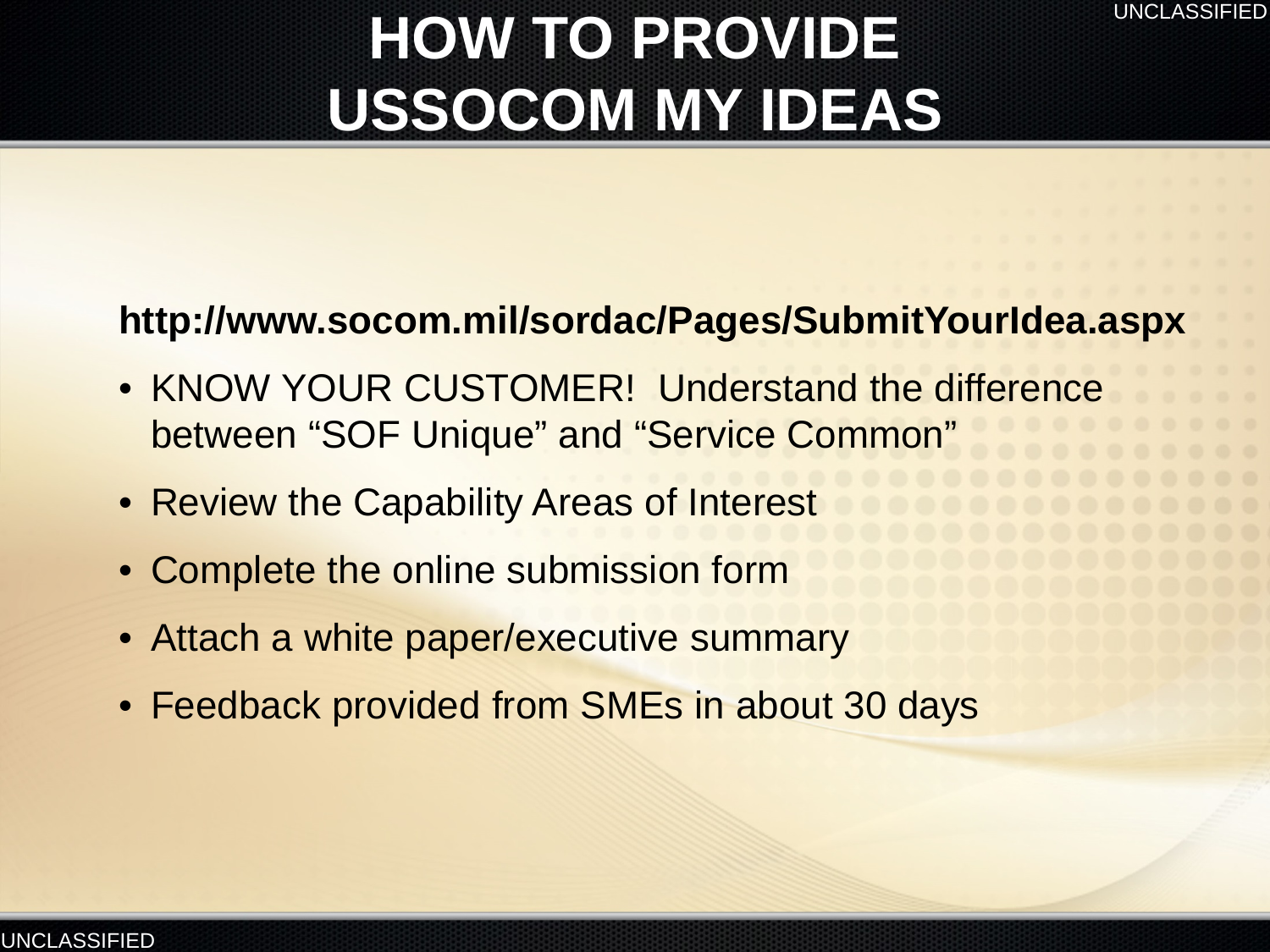

## **WHAT MAKES UP A GOOD WHITE PAPER**

- **No official format**
- **A clear, concise synopsis**
- **State what your value proposition is**
- **SWaP-C; technical specifications**
- **Quantify your solution**
- **Pictures and/or diagrams**
- **Innovative look at the problem set**
- **Government contracts you currently have that RELATE to this effort and POC**
- **Any testing that is planned or completed (if applicable)**
- **Include your dissemination control statement on the cover page**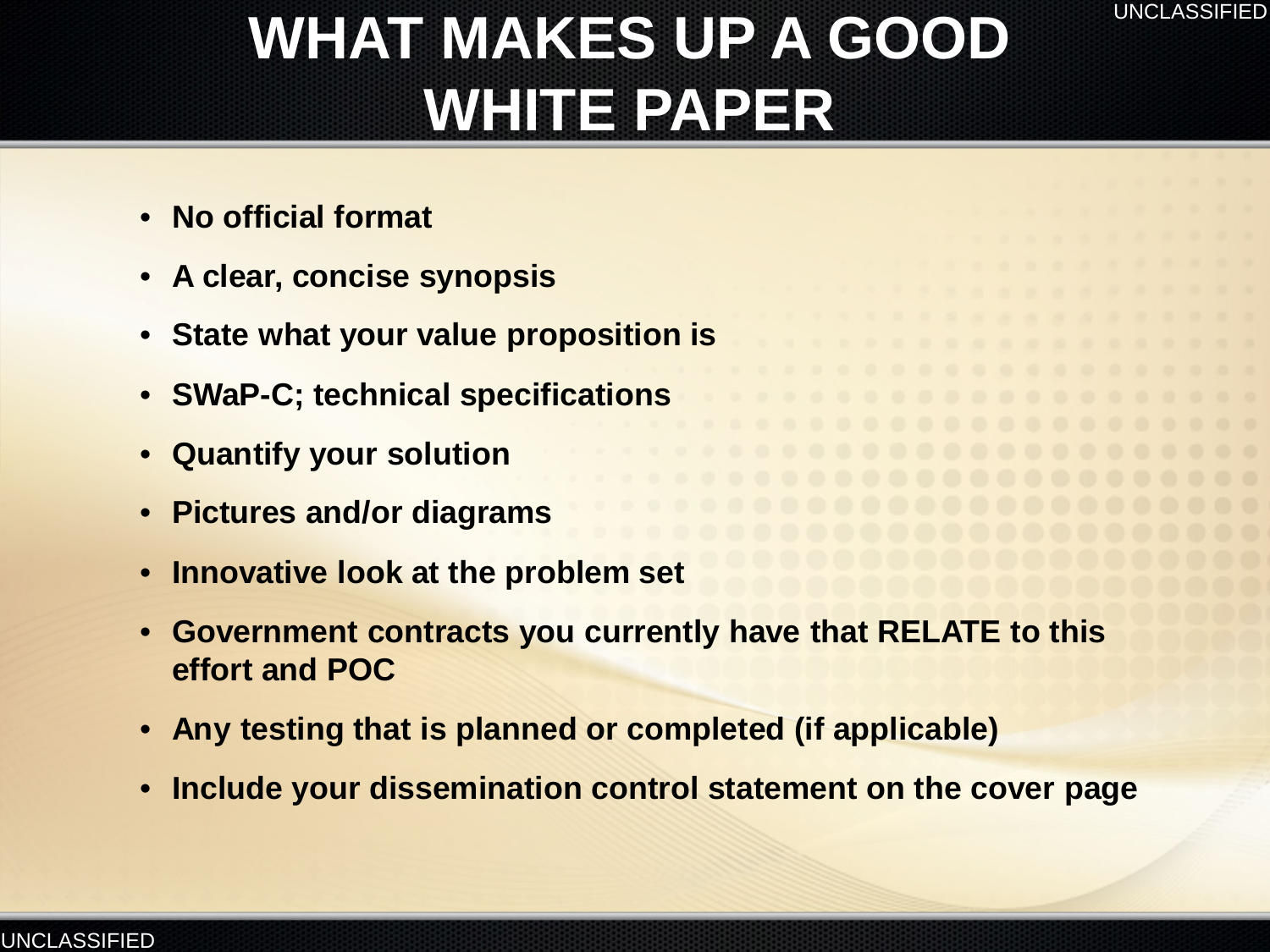# **WHAT NOT TO INCLUDE …**

- **"Tell us what you need and we'll make it!"**
- **Generic company overview**
- **Your company org chart and personnel biographies**
- **History of the problem**
- **Testimonials**
- **Patent Information**
- **A list of every government contract you've ever received**
- **Multiple papers on the same topic in different areas of interest**
- **The USSOCOM emblem**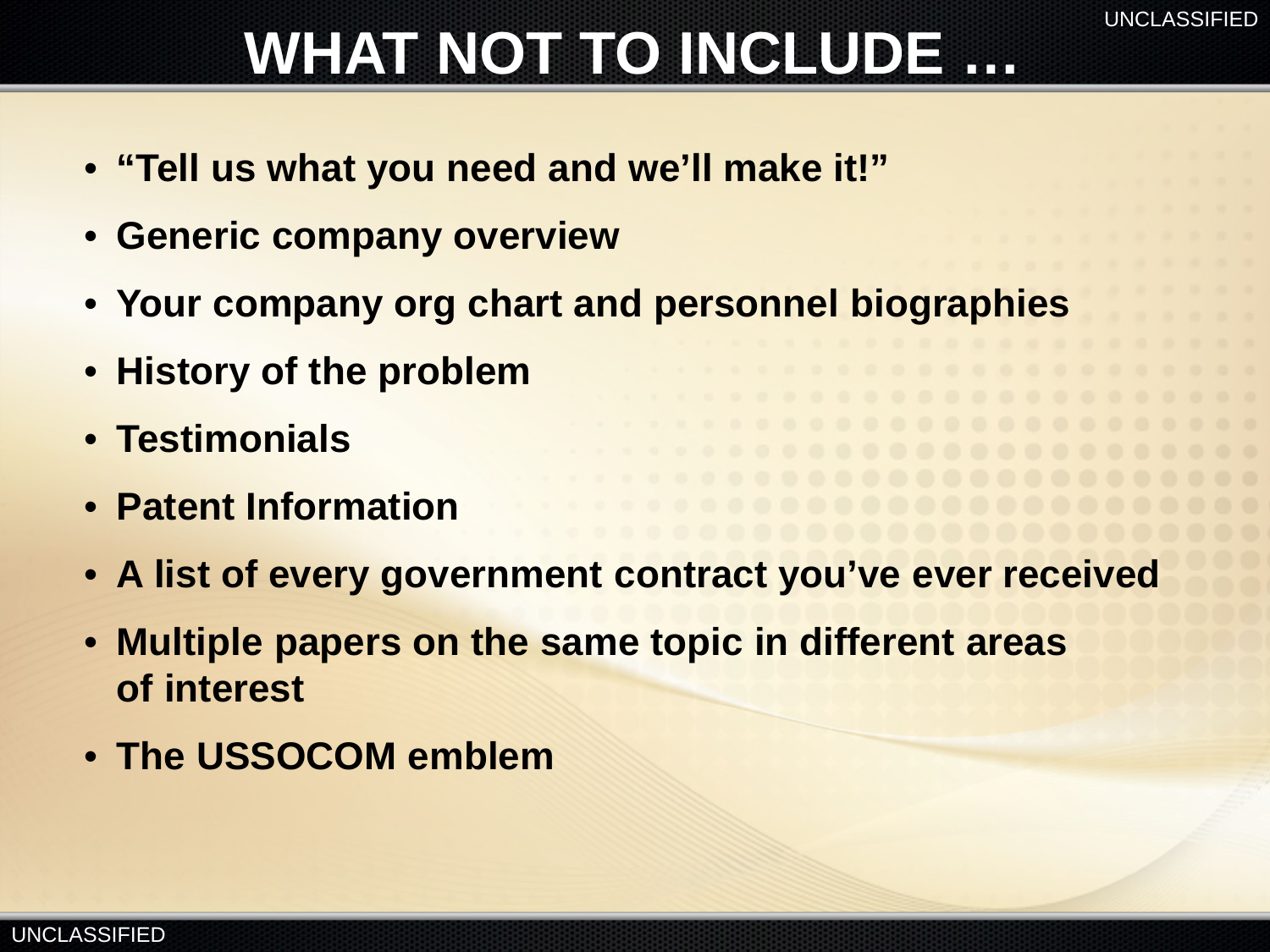# **WHAT'S THE NEXT STEP**

- **It really depends…**
- **Meeting or demonstration**
- **Referral to existing contracting vehicle**
- **BAA, RFI, RFP**
- **Participation in Technical Experimentation (TE)**
- **Cooperative Research & Development Agreement (CRADA)**
- **Referral to another agency**
- **No interest AT THIS TIME**
- **Information is archived for two years**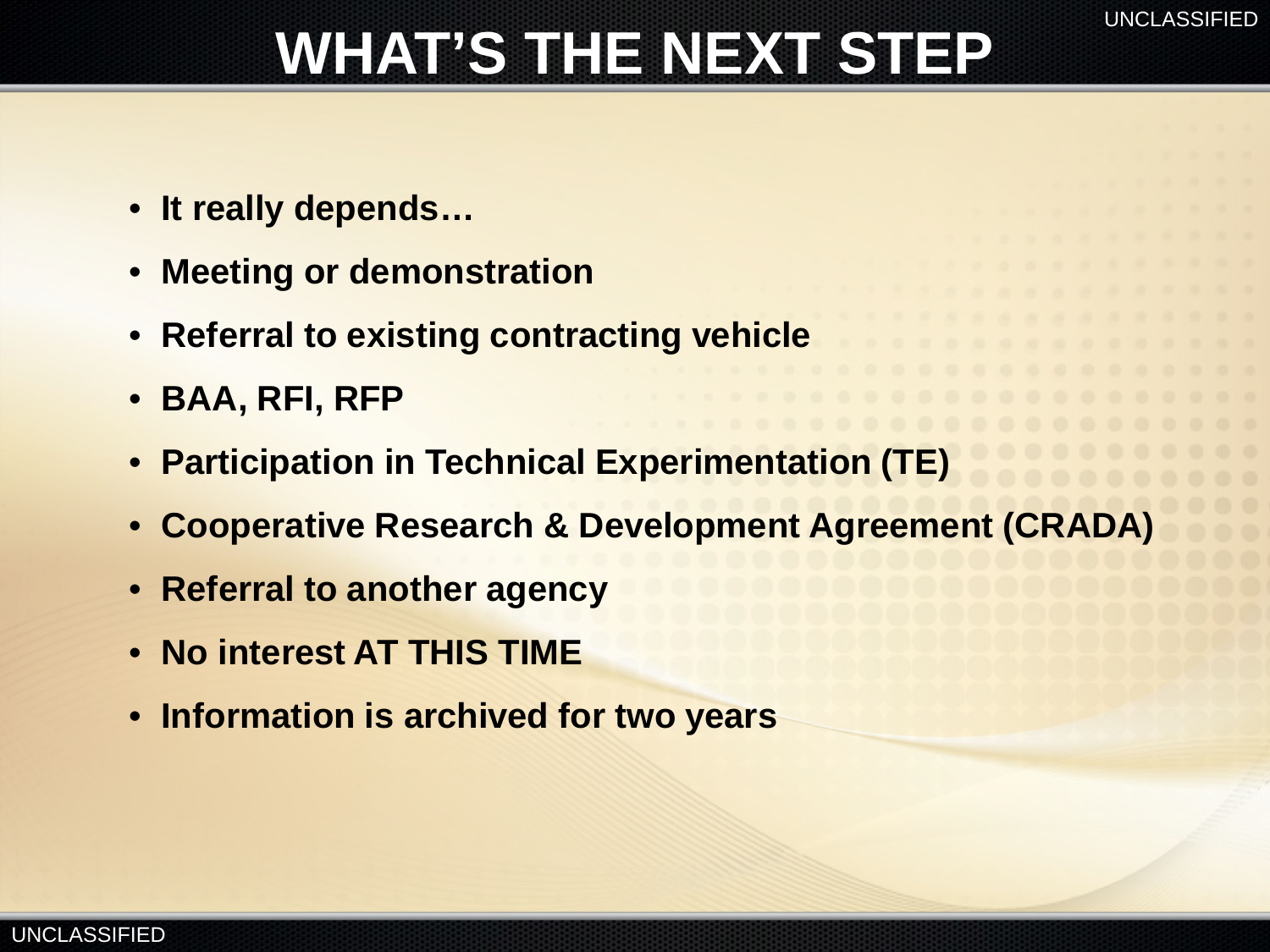## **PROCESS BENEFITS**

- **SOCOM communicates approved technology/capability areas of interest on website**
- **SOCOM receives targeted information focused on specific areas of interest**
- **Industry capabilities are reviewed by subject matter experts within the command**
- **All contractors go through same process**
- **Briefing material and all contact information retained by TILO for future use/collaboration available to all SOCOM personnel**
- **SME make the determination, not TILO!**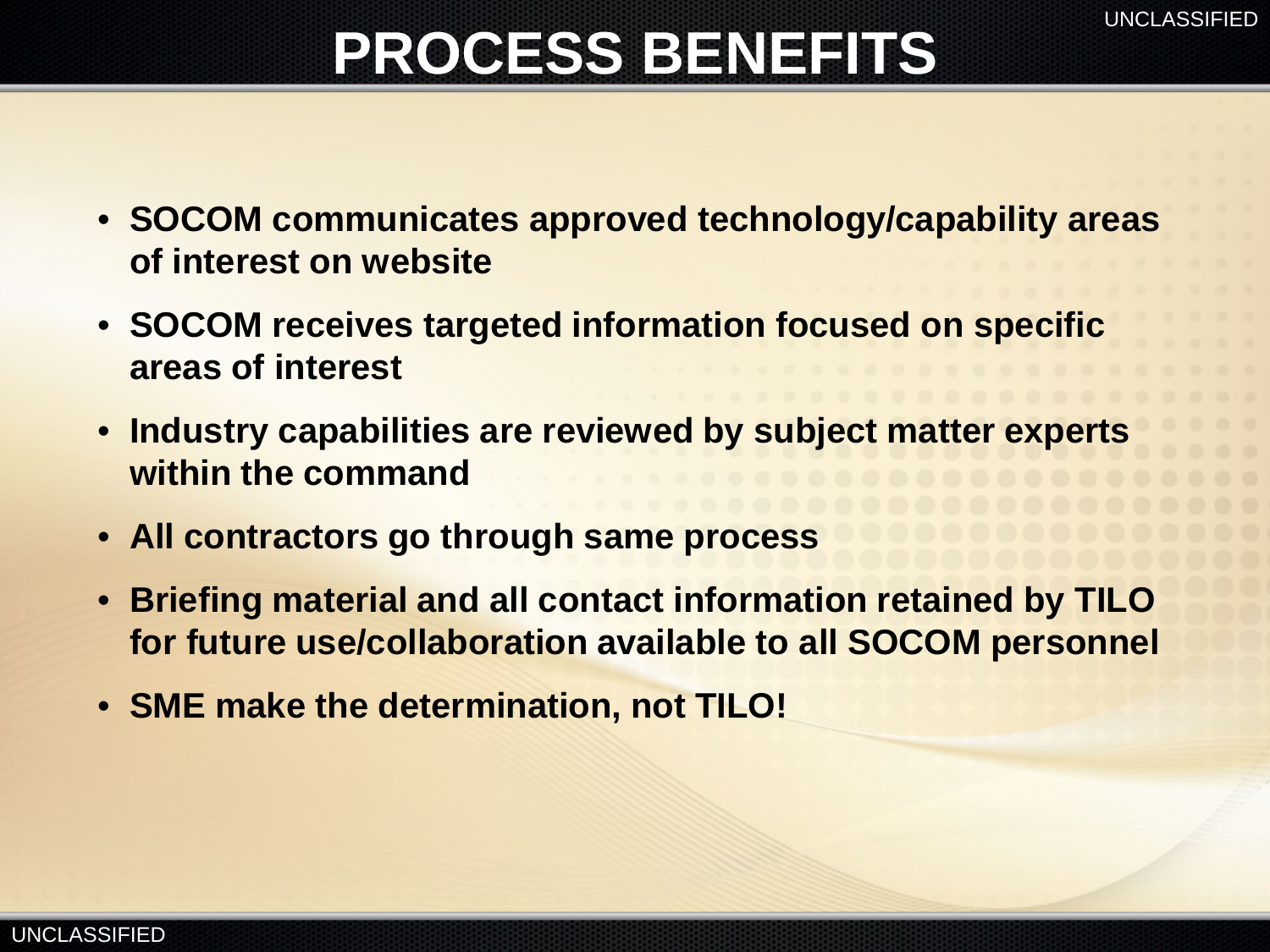### **FOOD FOR THOUGHT…**

**FY 13 – 729 WPs, 273 Briefings, 1870 Attendees FY 14 - 710 WPs, 175 Briefings, 1175 Attendees FY 15 – 357 WPs, 67 Briefings, 475 Attendees (as of 27 Apr)**

> **Areas of interest being updated Seeking innovative solutions across the board**